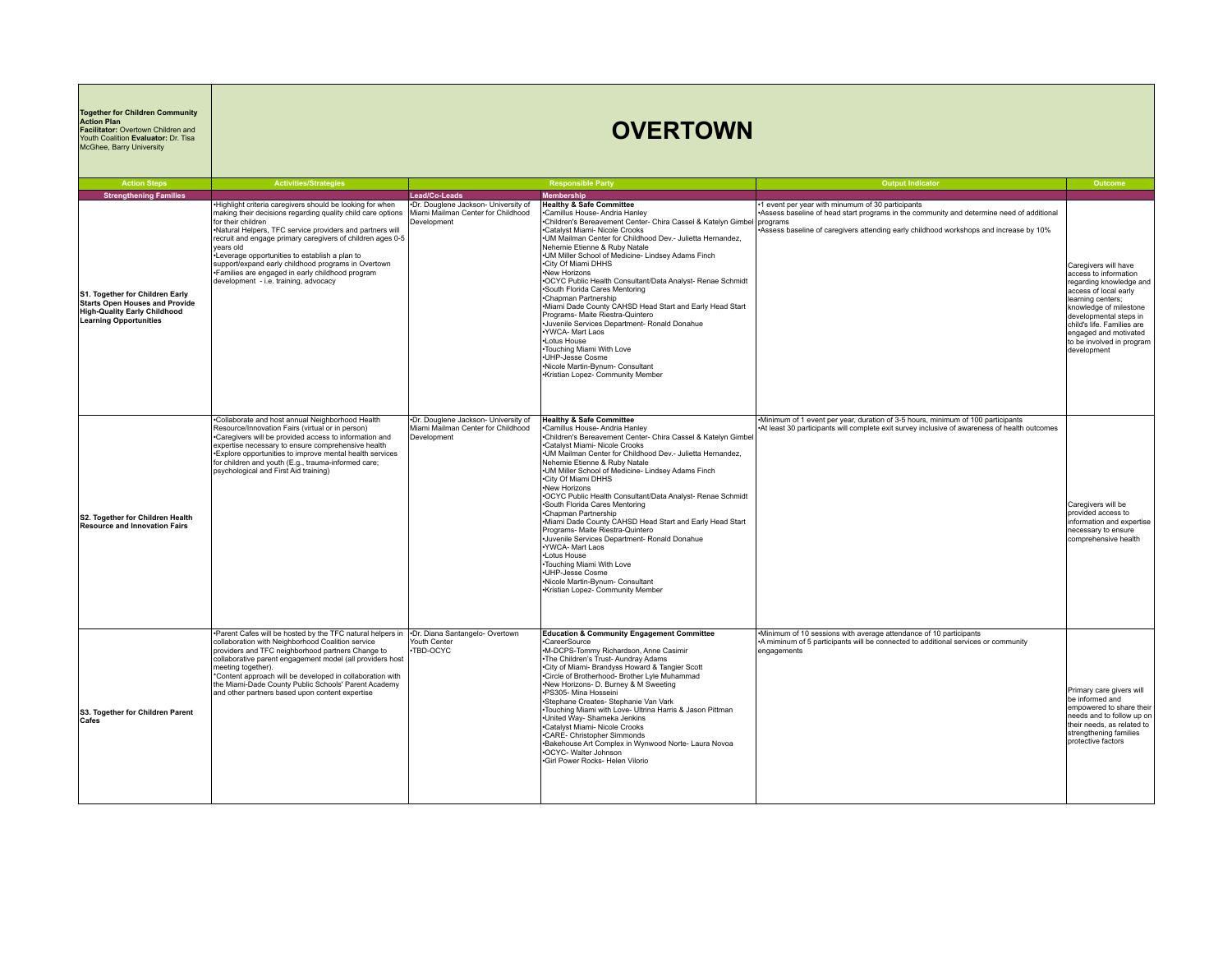| S4. Together for Children Quality<br><b>Family Time Events</b>                       | Coordinate/Collaborate with established Neighborhood<br>Coalition Back to School Events.<br>Natural helpers will expand engagement of neighborhood valter Johnson- OCYC<br>participation in the annual Children's Trust Expo ensuring<br>a diverse attendance of first time participants.<br>Natural Helpers will engage families to participate in a<br>(virtual or in person) community cultural/history series.<br>This will build upon local cultural events and/or culturally<br>related tours/field trips; and will provide an opportunity for<br>families to learn about the rich histories of their own<br>neighborhoods and others.<br>•Celebrating Success events will be held at the end of<br>each school year in each coalition areas (virtual or in<br>person) and will highlight student and parent success<br>stories and achievements. Families that attend for their<br>child will also learn about parent success stories, | ·Dr. Diana Santangelo- Overtown<br>Youth Center                                                                                 | Education & Community Engagement Committee<br>M-DCPS-Tommy Richardson, Anne Casimir<br>The Children's Trust-Aundray Adams<br>City of Miami- Brandyss Howard & Tangier Scott<br>Circle of Brotherhood- Brother Lyle Muhammad<br>New Horizons- D. Burney & M Sweeting<br>-PS305- Mina Hosseini<br>-Stephanie Creates- Stephanie Van Vark<br>Touching Miami with Love- Ultrina Harris & Jason Pittman<br>United Way- Shameka Jenkins<br>Catalyst Miami- Nicole Crooks<br>·CARÉ- Christopher Simmonds<br>Bakehouse Art Complex in Wynwood Norte- Laura Novoa<br>Girl Power Rocks- Helen Vilorio                                                                                                                                                       | TCT Expo: 1 event; 50 caregivers in attendance<br>Community/cultural history series: 1 event; 20 caregivers; 30 children<br>TFC Brain Bowl: 1 event; 50 caregivers<br>-Celebrating Success: 1 regional event; 50 caregivers; 1countywide event; 200 duplicated<br>attendees | Events will establish a<br>sense of community, a<br>posive social network for<br>caregivers, and<br>opportunies to spend<br>quality family time with<br>their children and an<br>awareness of local<br>resources to support their<br>children and families.                                      |
|--------------------------------------------------------------------------------------|-----------------------------------------------------------------------------------------------------------------------------------------------------------------------------------------------------------------------------------------------------------------------------------------------------------------------------------------------------------------------------------------------------------------------------------------------------------------------------------------------------------------------------------------------------------------------------------------------------------------------------------------------------------------------------------------------------------------------------------------------------------------------------------------------------------------------------------------------------------------------------------------------------------------------------------------------|---------------------------------------------------------------------------------------------------------------------------------|---------------------------------------------------------------------------------------------------------------------------------------------------------------------------------------------------------------------------------------------------------------------------------------------------------------------------------------------------------------------------------------------------------------------------------------------------------------------------------------------------------------------------------------------------------------------------------------------------------------------------------------------------------------------------------------------------------------------------------------------------|-----------------------------------------------------------------------------------------------------------------------------------------------------------------------------------------------------------------------------------------------------------------------------|--------------------------------------------------------------------------------------------------------------------------------------------------------------------------------------------------------------------------------------------------------------------------------------------------|
| S5. Together for Children Lunch and<br>Learn Series: Career and Technical<br>Centers | resources to support caregivers and an overview of<br>•Provide caregivers with detailed information on relevant<br>topics and connect them to existing providers and<br>community resources.<br>Hold professional development courses throughout the<br>course of the year                                                                                                                                                                                                                                                                                                                                                                                                                                                                                                                                                                                                                                                                    | -TBD-OCYC                                                                                                                       | <b>Productive &amp; Working Committee</b><br>Miami EdTech- Carlos Vasquez<br>South Florida Cares Mentoring<br>Generation- Cerise Sutton & Claudia Mercado<br>MC3 Consulting, Barry University- Dr. Tisa McGhee<br>.M-DCPS One Stop-Tommy Richardson<br>Girl Power- Helen Vilorio<br>Sojourn Hotels- Kristin Kitchen<br>Sonoran Initiative - Liza Romero<br>·Florida Film House- Marco Mall<br>City of Miami- Nathaniel Joseph<br>Urban Philanthropies- Phil Bacon<br>Urgent, Inc.- Renavia Buckhannon<br>Microsoft- Solanch Busto<br>Suited for Success- Sonia Jacobson<br>Smart Finances by TC- TC Chambers<br>Empowered Youth USA- Valerie Hill                                                                                                 | -1 session; minimum of 30 participants                                                                                                                                                                                                                                      | Caregivers will have<br>detailed information on<br>relevant topics and<br>connect them to existing<br>providers and community<br>resources (e.g., mental<br>health, benefits of<br>parenting classes.<br>healthy living, youth<br>services, school portal.<br>early childhood services,<br>etc.) |
| S6. Create and Maintain Updated<br>Community Resource Guide                          | Create community Resource Guide to ensure<br>comprehensive family service awareness for the Overtown<br>and surrounding neighborhoods are reflected for referral<br>purposes and collaborative planning and events.<br>Develop an online directory or app with all services<br>available from birth to post-secondary<br>Include directory/app in all outreach efforts (IDEA<br>Consortium app 0-5)                                                                                                                                                                                                                                                                                                                                                                                                                                                                                                                                           | .Dr. Diana Santangelo- Overtown<br>Youth Center<br>.Walter Johnson-OCYC                                                         | Institute for Contemporary Art- Gladys Ramirez<br>Alleghany Franciscan Ministries- Daniel Gibson<br><b>Education &amp; Community Engagement Committee</b><br>CareerSource<br>M-DCPS-Tommy Richardson, Anne Casimir<br>The Children's Trust-Aundray Adams<br>City of Miami- Brandyss Howard & Tangier Scott<br>Circle of Brotherhood- Brother Lyle Muhammad<br>New Horizons- D. Burney & M Sweeting<br>-PS305- Mina Hosseini<br>Stephane Creates- Stephanie Van Vark<br>Touching Miami with Love- Ultrina Harris & Jason Pittman<br>United Way- Shameka Jenkins<br>•Catalvst Miami- Nicole Crooks<br>.CARE- Christopher Simmonds<br>Bakehouse Art Complex in Wynwood Norte- Laura Novoa<br>OCYC- Walter Johnson<br>Girl Power Rocks- Helen Vilorio | Creation of a comprehensive Resource Guide<br>*200 resource guides distributed to families<br>.Online access to resource guide                                                                                                                                              | Families are aware of<br>resources and connected<br>to supports that promote<br>their success                                                                                                                                                                                                    |
| <b>Empowering Youth</b>                                                              |                                                                                                                                                                                                                                                                                                                                                                                                                                                                                                                                                                                                                                                                                                                                                                                                                                                                                                                                               |                                                                                                                                 |                                                                                                                                                                                                                                                                                                                                                                                                                                                                                                                                                                                                                                                                                                                                                   |                                                                                                                                                                                                                                                                             |                                                                                                                                                                                                                                                                                                  |
| E1. Common Data Metrics for<br><b>Evaluation and Capacity Building</b>               | Establish collective data metrics to ensure students are<br>connected (i.e. attendance, etc.).<br>•MOU/Affiliating agreement to include partnership with<br>OCYC and member affiliates to include partnership details<br>with expectations, goals and outcomes.                                                                                                                                                                                                                                                                                                                                                                                                                                                                                                                                                                                                                                                                               | ·Saliha Nelson- Urgent, Inc.<br>Dr. Tisa McGhee-MC3 Consulting,<br><b>Barry University</b><br>•Dr. Graylyn Swilley-Woods - OCYC | <b>Evaluation Committee</b><br>Concerned African Women-TBD<br>University of Miami- Mailman Center for Childhood<br>Development- Ellen Kolomeyer<br>OCYC- Renae Schmidt<br>·YWCA- Natalie Robinson Bruner<br>Girl Power- Thema Campbell<br>Overtown Youth Center-Tina Brown                                                                                                                                                                                                                                                                                                                                                                                                                                                                        | Identify barriers to utilization of OCYC Data Portal<br>Increase utliization of the OCYC Data Portal by a minimum of 20%<br>Track demographics of engaged youth<br>Assess current number of youth enrollment in afterschool programming                                     | Engage disconnected<br>youth in programming                                                                                                                                                                                                                                                      |
| E2. Provide Quality Out of School<br>Enrichment                                      | Seek collaborative funding opportunities (OCYC as the<br>collective)<br>Determine who are the current providers and availability<br>of slots for youth (virtual and in person)                                                                                                                                                                                                                                                                                                                                                                                                                                                                                                                                                                                                                                                                                                                                                                | ·Dr. Diana Santangelo- Overtown<br>fouth Center<br>Walter Johnson- OCYC                                                         | <b>Education &amp; Community Engagement Committee</b><br>CareerSource<br>M-DCPS-Tommy Richardson, Anne Casimir<br>The Children's Trust-Aundray Adams<br>City of Miami- Brandyss Howard & Tangier Scott<br>Circle of Brotherhood- Brother Lyle Muhammad<br>New Horizons- D. Burney & M Sweeting<br>PS305- Mina Hosseini<br>Stephane Creates- Stephanie Van Vark<br>Touching Miami with Love- Ultrina Harris & Jason Pittman<br>United Way- Shameka Jenkins<br>Catalyst Miami- Nicole Crooks<br>·CARÉ- Christopher Simmonds<br>Bakehouse Art Complex in Wynwood Norte- Laura Novoa<br>OCYC- Walter Johnson<br>Girl Power Rocks- Helen Vilorio                                                                                                       | Increase by 15% the number of attendees to capacity trainings<br>Track referrals to other organizations' programs and formalize a referral process<br>•Track number of MOU/Affiliating agreement to include partnership with OCYC and member<br>affiliates                  | Organizations will provide<br>access and engage youth<br>in quality out of school<br>enrichment programming                                                                                                                                                                                      |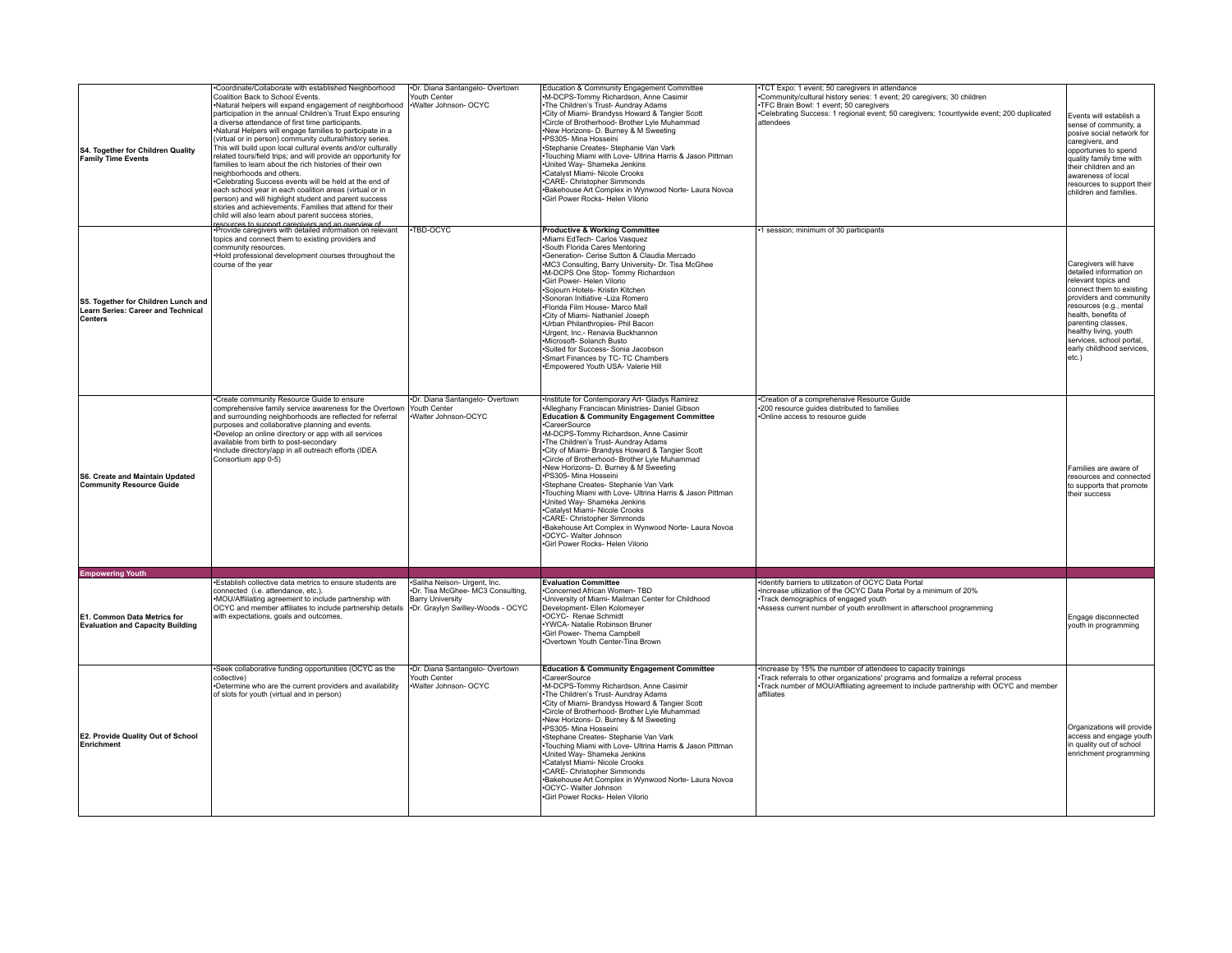| E3. Youth Leadership and<br>Engagement: Youth Internships and<br><b>Employment Opportunities</b> | Internships<br>Develop and expand youth internships and employment<br>opportunities for OCYC members (virtual and in person)<br><b>Workforce Readiness</b><br>*Engage funders and TFC stakeholders in process of<br>identifying gaps, goals, and opportunities | TBD-OCYC                                                                                   | <b>Productive &amp; Working Committee</b><br>·Miami EdTech- Carlos Vasquez<br>·South Florida Cares Mentoring<br>-Generation- Cerise Sutton & Claudia Mercado<br>.MC3 Consulting, Barry University- Dr. Tisa McGhee<br>.M-DCPS- Tommy Richardson<br>·Girl Power- Helen Vilorio<br>·Sojourn Hotels- Kristin Kitchen<br>·Sonoran Initiative -Liza Romero<br>.Florida Film House- Marco Mall<br>.City of Miami- Nathaniel Joseph<br>·Urban Philanthropies- Phil Bacon<br>·Urgent, Inc.- Renavia Buckhannon<br>·Microsoft- Solanch Busto<br>·Suited for Success- Sonia Jacobson<br>•Smart Finances by TC- TC Chambers<br>.Empowered Youth USA- Valerie Hill                                                                                                                                                    | Increase by a minimum of 15% youth internship and summer job placements<br>•Increase by 10% employment/internship partners                                                                                                                                                                                                                          | Youth will be engaged in<br>internships and job<br>readiness opportunities                                                           |
|--------------------------------------------------------------------------------------------------|----------------------------------------------------------------------------------------------------------------------------------------------------------------------------------------------------------------------------------------------------------------|--------------------------------------------------------------------------------------------|-----------------------------------------------------------------------------------------------------------------------------------------------------------------------------------------------------------------------------------------------------------------------------------------------------------------------------------------------------------------------------------------------------------------------------------------------------------------------------------------------------------------------------------------------------------------------------------------------------------------------------------------------------------------------------------------------------------------------------------------------------------------------------------------------------------|-----------------------------------------------------------------------------------------------------------------------------------------------------------------------------------------------------------------------------------------------------------------------------------------------------------------------------------------------------|--------------------------------------------------------------------------------------------------------------------------------------|
| E4. Youth Leadership and<br><b>Engagement: Mentorships</b>                                       | •Determine which organizations provide mentorship<br>programming and availability of slots (virtual and in<br>person)<br>. Establish youth committee which will include one student<br>who will be a member of the local governing board                       | ·Dr. Diana Santangelo- Overtown<br>Youth Center<br>Walter Johnson-OCYC                     | <b>Education &amp; Community Engagement Committee</b><br>·CareerSource<br>.M-DCPS-Tommy Richardson, Anne Casimir<br>•The Children's Trust-Aundray Adams<br>.City of Miami- Brandyss Howard & Tangier Scott<br>Circle of Brotherhood- Brother Lyle Muhammad<br>New Horizons- D. Burney & M Sweeting<br>·PS305- Mina Hosseini<br>·Stephane Creates- Stephanie Van Vark<br>-Touching Miami with Love- Ultrina Harris & Jason Pittman<br>·United Way- Shameka Jenkins<br>Catalyst Miami- Nicole Crooks<br>.CARE- Christopher Simmonds<br>-Bakehouse Art Complex in Wynwood Norte- Laura Novoa<br>•OCYC- Walter Johnson<br>·Girl Power Rocks- Helen Vilorio                                                                                                                                                    | •1 youth committee (Youth Commissioners)<br>•15 of engaged youth in youth committee<br>Assess baseline of youth participating in a mentorship program and increase by 5%<br>•Assess baseline of mentor-mentee matches and increase by 5%<br>Assess the average # of recruited mentors in mentorship programs<br>*2 report card conferences annually | Youth will be engaged in<br>mentorship, and job<br>readiness opportunities                                                           |
| <b>E5. Early Learning: Program Quality</b>                                                       | Increase awareness of availability and prioritize access to<br>Early Learning opportunities<br>•Determine what capacity building needs are for providers                                                                                                       | .Dr. Douglene Jackson-University of<br>Miami Mailman Center for Childhood<br>Development   | <b>Healthy &amp; Safe Committee</b><br>Camillus House- Andria Hanley<br>Children's Bereavement Center- Chira Cassel & Katelyn Gimbel<br>Catalyst Miami- Nicole Crooks<br>.UM Mailman Center for Childhood Dev.- Julietta Hernandez,<br>Nehemie Etienne & Ruby Natale<br>.UM Miller School of Medicine- Lindsey Adams Finch<br>•City Of Miami DHHS<br>•New Horizons<br>.OCYC Public Health Consultant/Data Analyst- Renae Schmidt<br>•South Florida Cares Mentoring<br>•Chapman Partnership<br>-Miami Dade County CAHSD Head Start and Early Head Start<br>Programs- Maite Riestra-Quintero<br>-Juvenile Services Department- Ronald Donahue<br>·YWCA- Mart Laos<br>•Lotus House<br>•Touching Miami With Love<br>·UHP-Jesse Cosme<br>•Nicole Martin-Bynum- Consultant<br>•Kristian Lopez- Community Member | .1 parent/community forum annually<br>*2 focus group sessions about Early Learning annually<br>*Assess # registered children in VPK programs and increase by 5% annually                                                                                                                                                                            | Providers will<br>disseminate resources<br>and information regarding<br>early learning and<br>provide high quality early<br>learning |
| <b>Protecting Youth</b>                                                                          |                                                                                                                                                                                                                                                                |                                                                                            |                                                                                                                                                                                                                                                                                                                                                                                                                                                                                                                                                                                                                                                                                                                                                                                                           |                                                                                                                                                                                                                                                                                                                                                     |                                                                                                                                      |
| P1. Enhance Programs and Services<br>for Youth and Families                                      | ·Identify behavioral and mental health resources to<br>connect youth and families<br>Ounce of Prevention programming                                                                                                                                           | ·Dr. Douglene Jackson- University of<br>Miami- Mailman Center for Childhood<br>Development | <b>Healthy &amp; Safe Committee</b><br>.Camillus House- Andria Hanley<br>Children's Bereavement Center- Chira Cassel & Katelyn Gimbe<br>Catalyst Miami- Nicole Crooks<br>.UM Mailman Center for Childhood Dev.- Julietta Hernandez,<br>Nehemie Etienne & Ruby Natale<br>.UM Miller School of Medicine- Lindsey Adams Finch<br>.City Of Miami DHHS<br>New Horizons<br>.OCYC Public Health Consultant/Data Analyst- Renae Schmidt<br>•South Florida Cares Mentoring<br>Chapman Partnership<br>-Miami Dade County CAHSD Head Start and Early Head Start<br>Programs- Maite Riestra-Quintero<br>Juvenile Services Department- Ronald Donahue<br>.YWCA- Mart Laos<br>·Lotus House<br>Touching Miami With Love<br>·UHP-Jesse Cosme<br>·Nicole Martin-Bynum- Consultant<br>Kristian Lopez- Community Member      | Determine # and % of identified behavioral and mental health community needs<br>Assess # and % of identified behavioral and mental health resources                                                                                                                                                                                                 | Vulnerable youth have<br>healthy and safe<br>environments that<br>remove barriers to<br>success                                      |